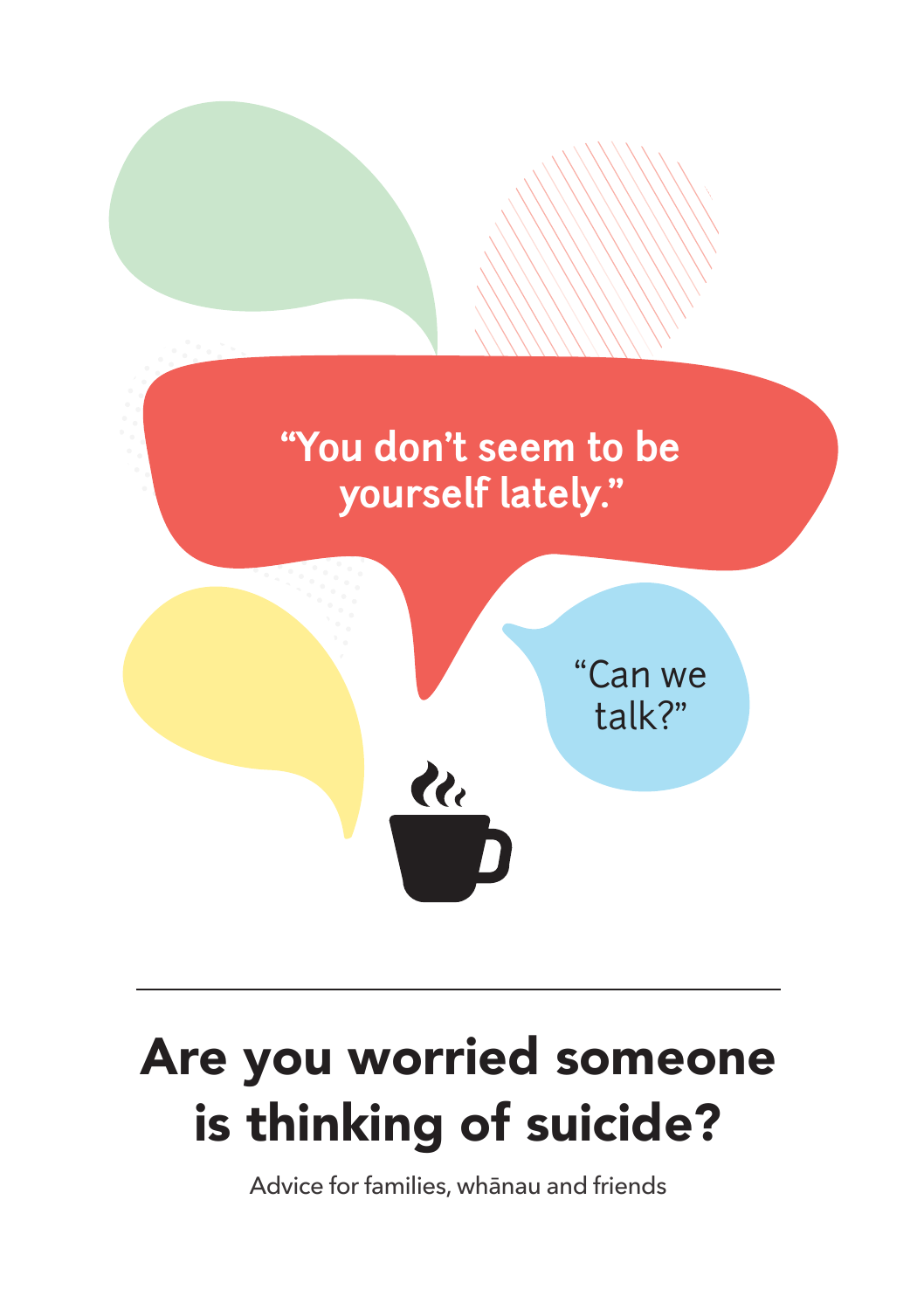### If you're worried that someone might be thinking about suicide, **don't be afraid to ask them directly.**

If someone has thoughts or feelings about suicide, it's important to take them seriously.

It can be really hard to tell someone you care about that you are feeling suicidal. If someone tells you they are thinking about suicide, recognise their pain or what they've just said and invite them to keep talking.

**Let them know there is help available to them. Encourage them to get help and talk to someone about what they are going through.** 

Most people who attempt suicide don't want to die – they just want their pain to end or can't see another way out of their situation. A person who is thinking about suicide might not ask for help, but that doesn't mean that help isn't wanted. They might feel whakamā or ashamed of how they're feeling, like they don't deserve help, or like no-one can help them.

Lots of people feel suicidal at some time in their lives. It can feel impossible to have hope that things will get better.

People who feel suicidal often feel like they are alone and that their family, whānau and friends would be better off without them.

Support from people who care about them, and connection with their own sense of culture, identity and purpose, can help them to find a way through.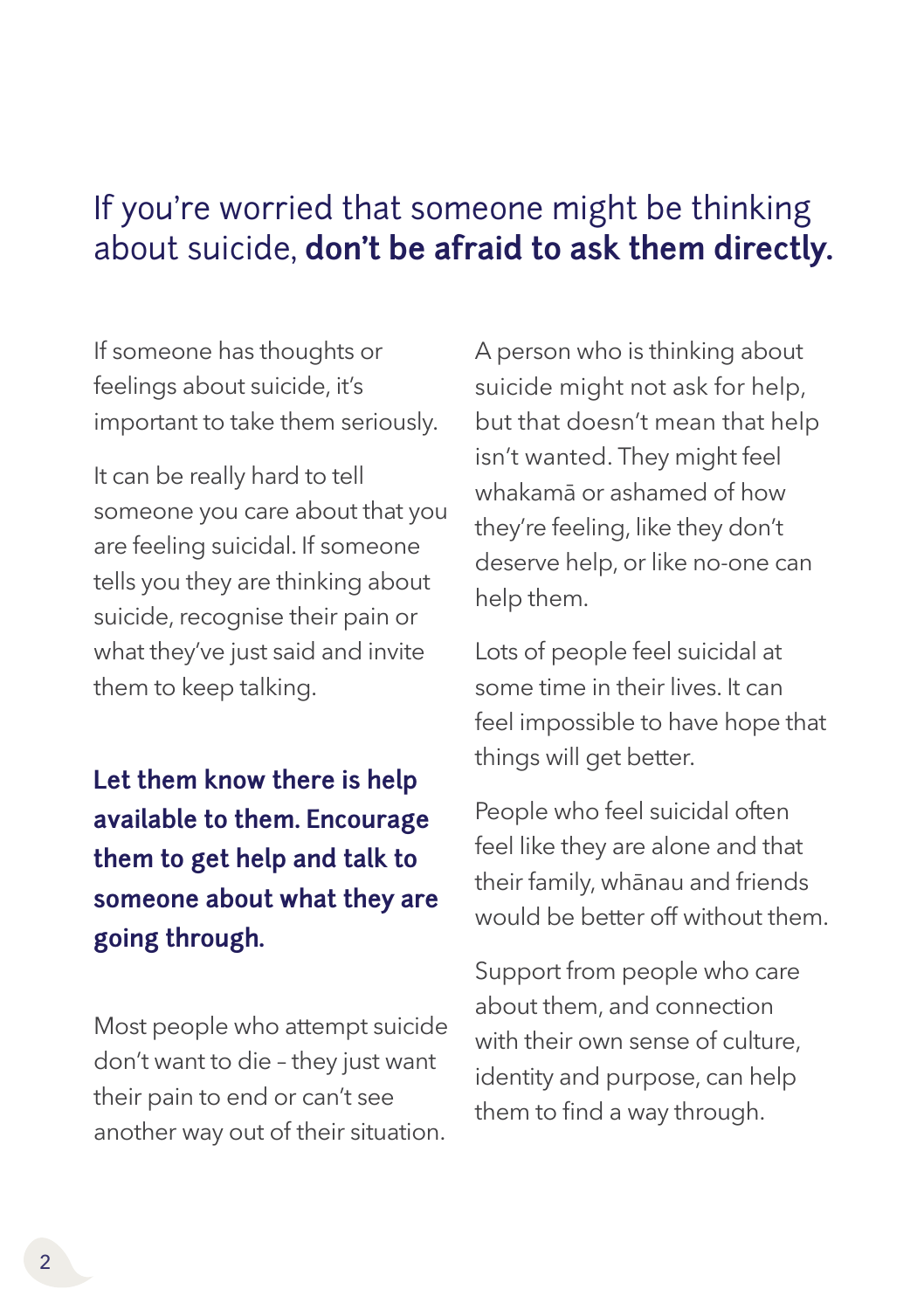**"It's okay to talk with me about anything, and I mean that."**

<u>ले</u>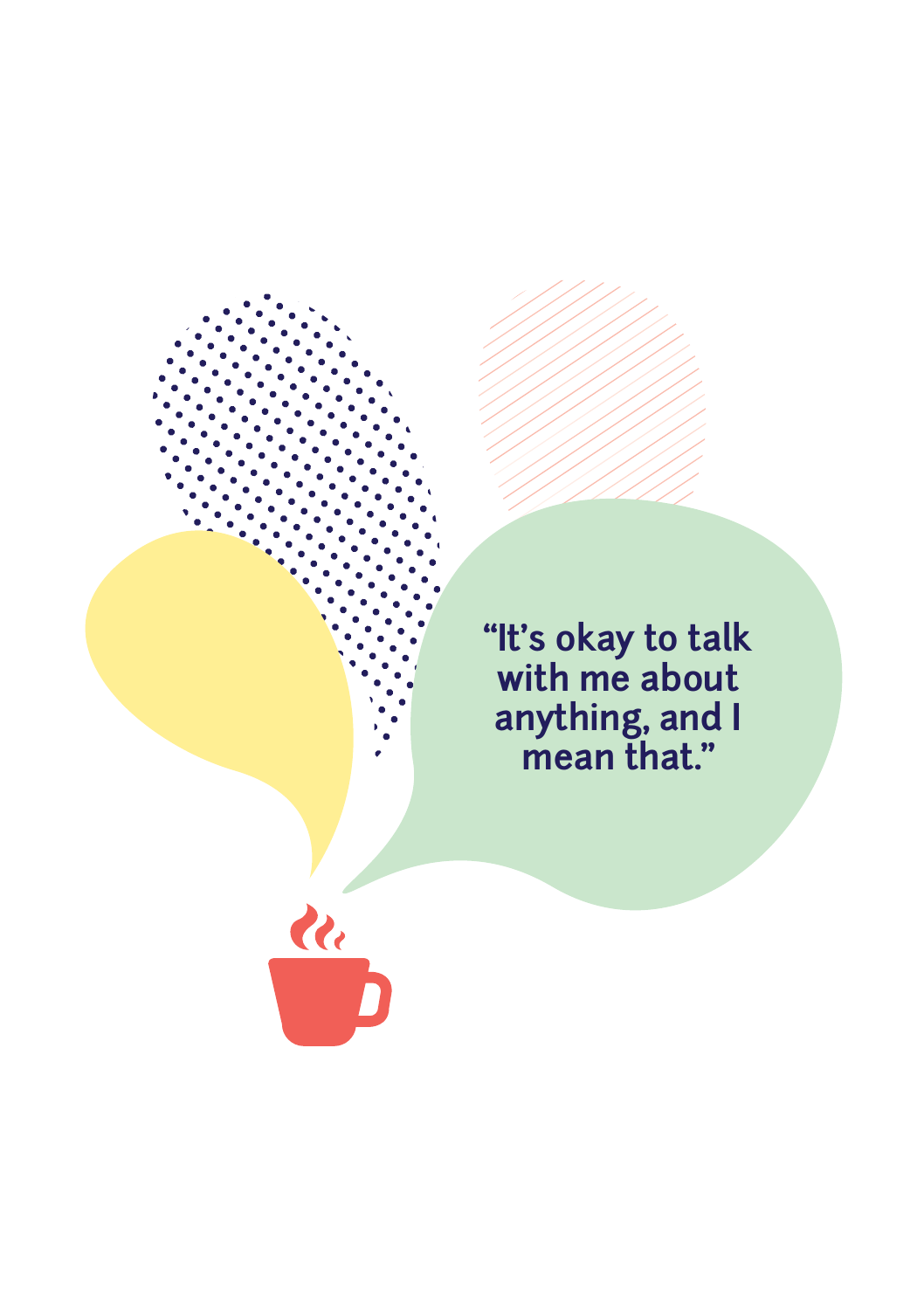# What to look out for **Warning signs for suicide**



Most people thinking about taking their own life will try to let someone know, but they often won't say so directly.

If someone shows one or more of these signs, it doesn't necessarily mean they are suicidal, but it's likely they need your support.

#### **You might notice they:**

- **access things** they could use to hurt themselves, like a rope or gun
- **read or write** about suicide online, or post photos or videos about suicide
- **become obsessed** with death
- **become isolated** or withdrawn from family, whānau and friends
- **don't seem to be coping** with any problems they may be having
- tell you they **want to die** or kill themselves
- **have changes in mood –** becoming depressed, angry or enraged
- **hurt themselves** for example, cutting skin or taking an overdose
- feel worthless, quilty, whakamā or ashamed
- have **no hope** for the future
- use **drugs or alcohol** to cope with difficult feelings or thoughts
- lose or gain a lot of weight, or have **unusual eating patterns**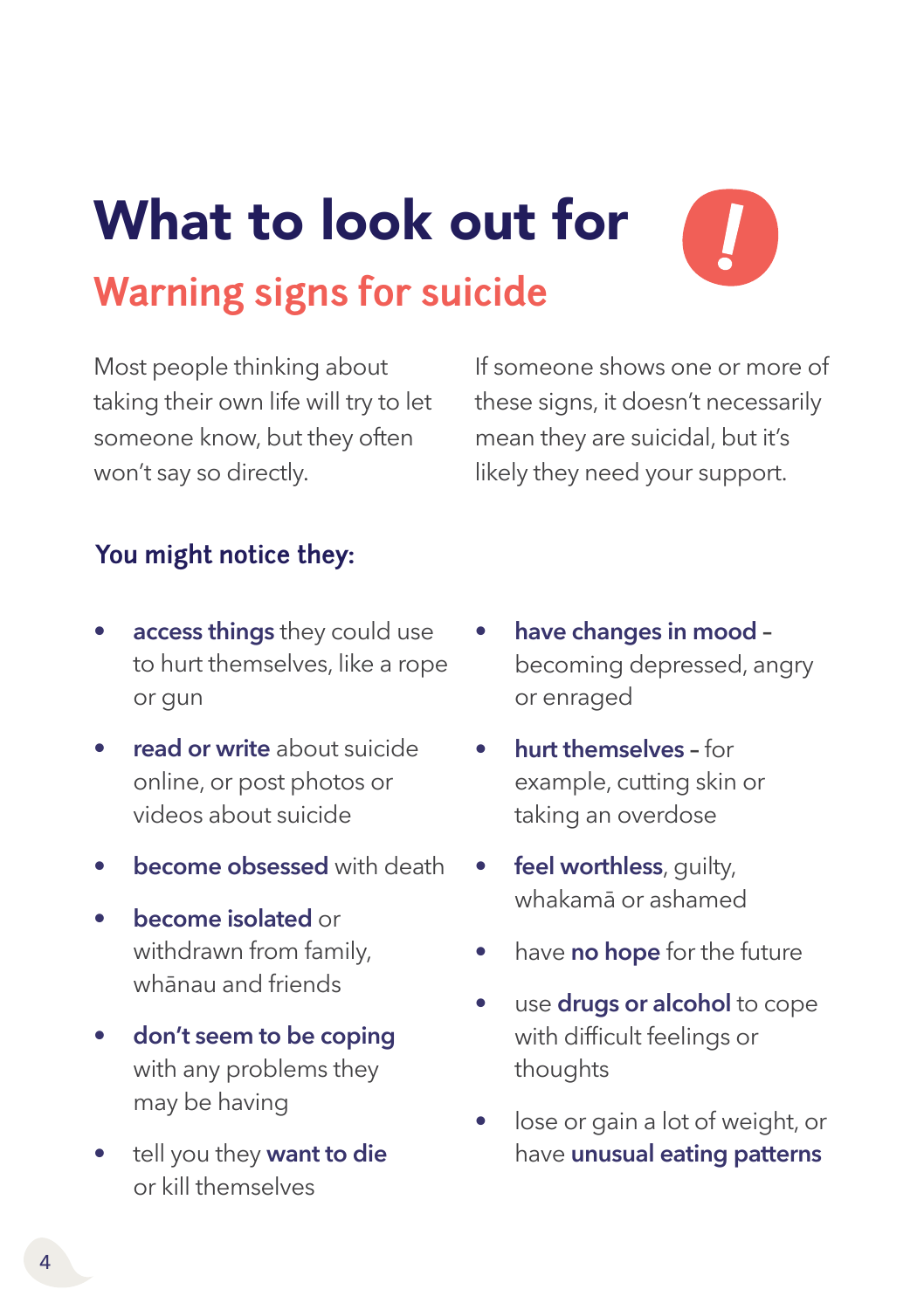

- **sleep a lot** more than usual, or stop getting enough sleep
- seem to have **lost interest** in life, or things they used to enjoy
- **give away possessions,** pay back debts or 'tie up loose ends'
- stop taking **their medication**
- **suddenly seem calm** or happy after they have been depressed or suicidal

Some people who are suicidal might not show these signs, and some warning signs may not be obvious.

### **People who feel suicidal might try to hide what they are going through or pretend they are okay.**

If you think that someone might be at risk, pay attention to changes in their behavior, trust your instincts and ask them directly if they are thinking about suicide.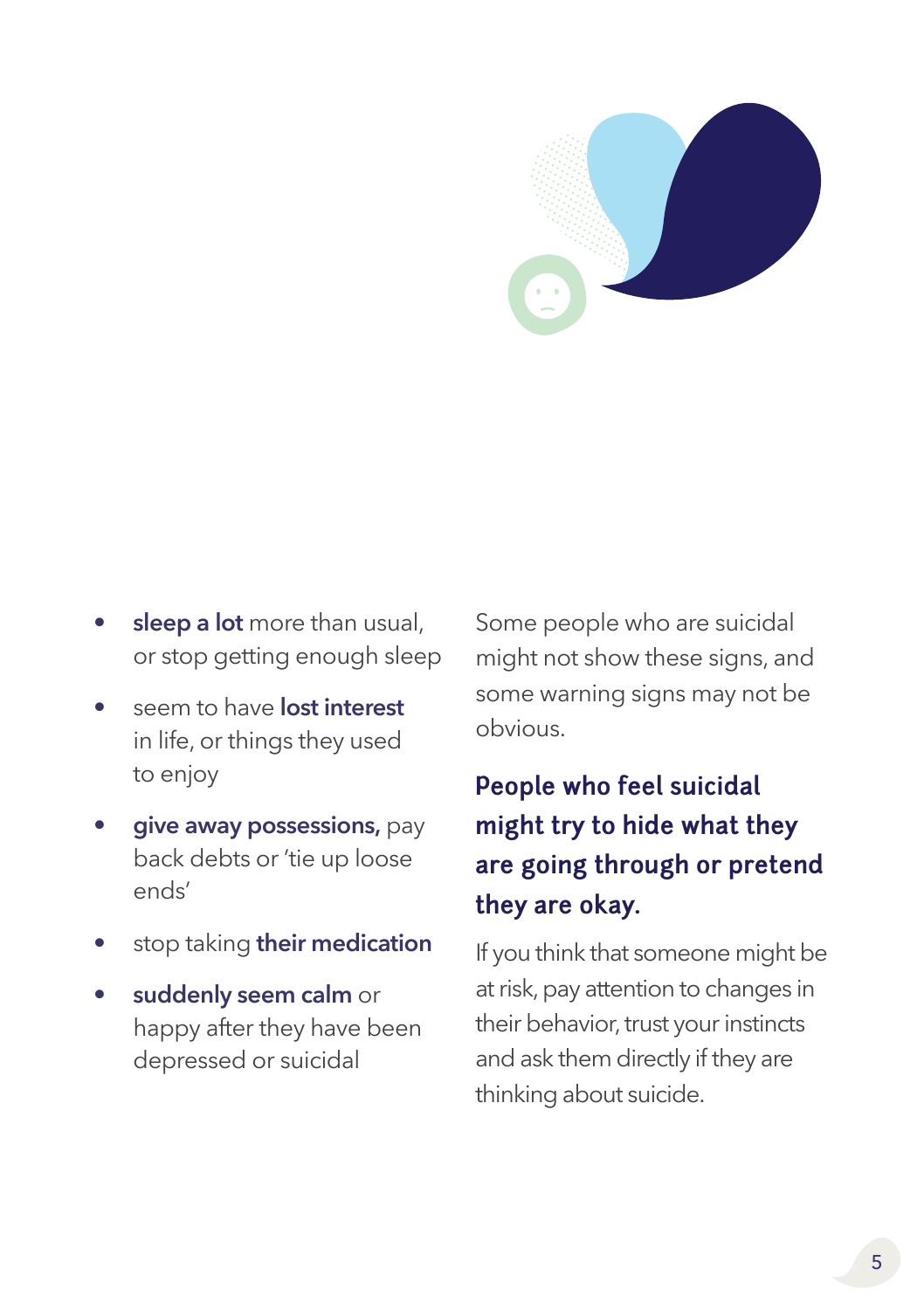# **Who is most at risk of suicide?**

People from all backgrounds can feel suicidal. Lots of people go through this.

#### **Someone may be at higher risk if they have:**

- **attempted** suicide before
- been **experiencing depression**, an eating disorder or another mental illness
- **an addiction** to alcohol, drugs or gambling
- a serious **physical illness**
- just started or stopped taking **medication** for a mental health problem
- **lost a friend or family member** to suicide
- **been a victim** of violence, bullying or sexual abuse
- **recently broken up** with their partner or lost custody of their children
- **a court case** coming up or a recent **prison sentence**
- been judged, shamed or put under a lot of **pressure**
- **no strong relationships** with family, whānau, friends or community
- **no sense of their own** culture, identity or purpose in life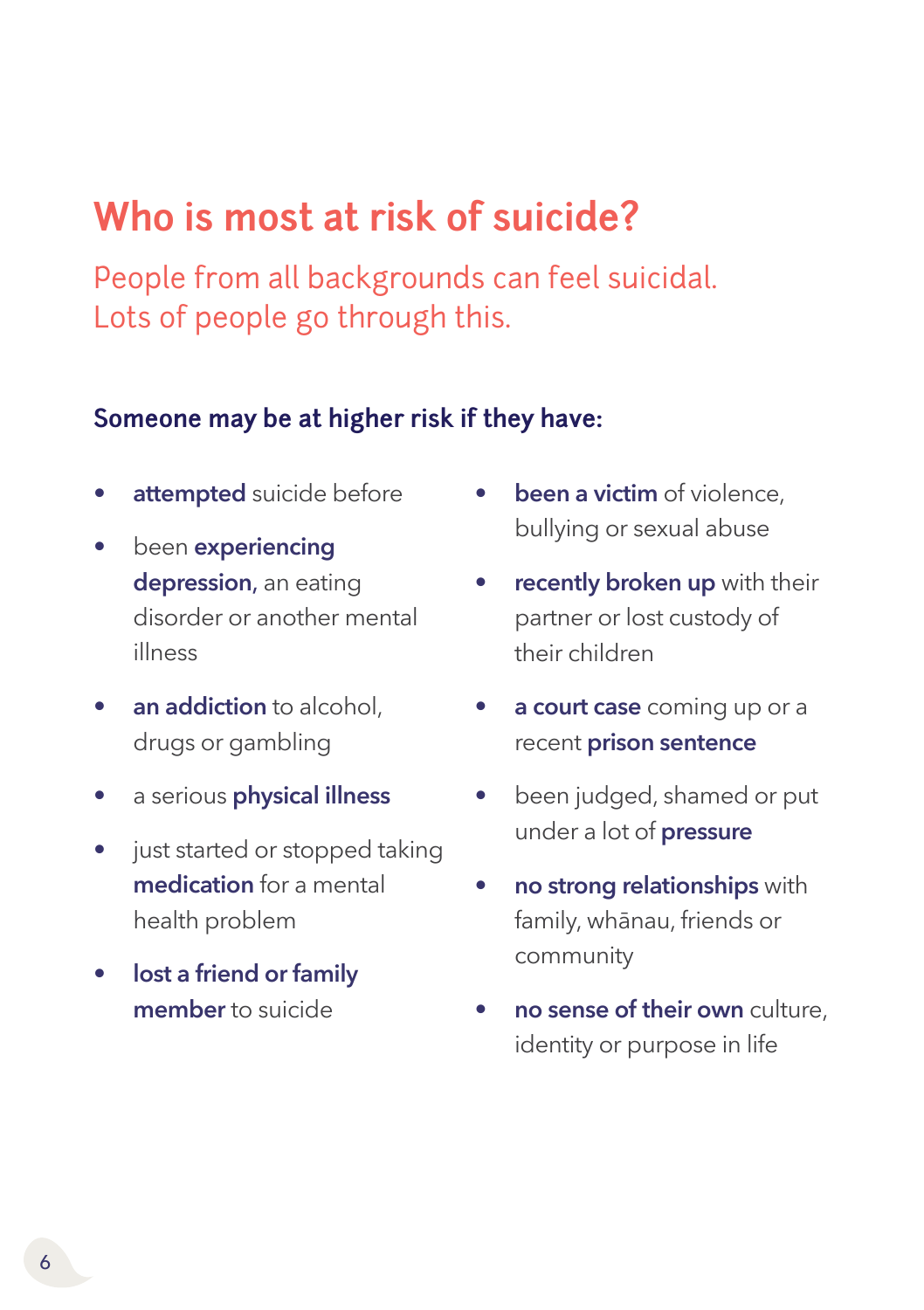#### $\bullet$  $\bullet$  $\bullet$

- **been through a major life change,** like moving to a different country, coming out as gay or transgender, or retiring from work
- **had a major loss or disappointment,** like

someone close to them dying, failing exams or being dropped from their sports team, or having their refugee status declined

- **been struggling** to find work, lost their job recently, or had serious money problems
- friends, family or people around them who **don't accept or support who they are,** like their sexuality, gender identity, culture or religion

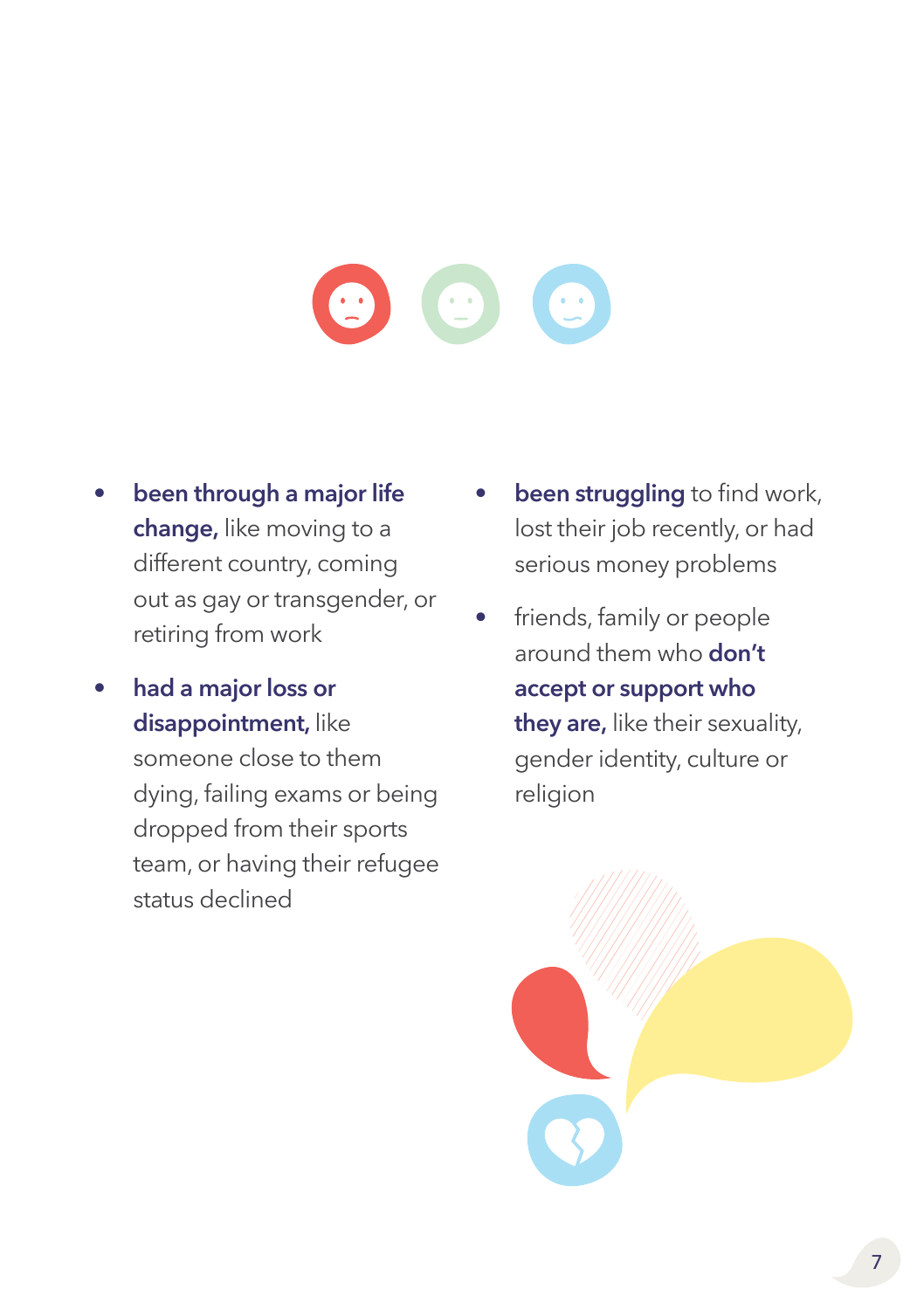**"I know there's a lot going on for you right now..."**

**"...I just want to ask seriously, have you thought about suicide?"**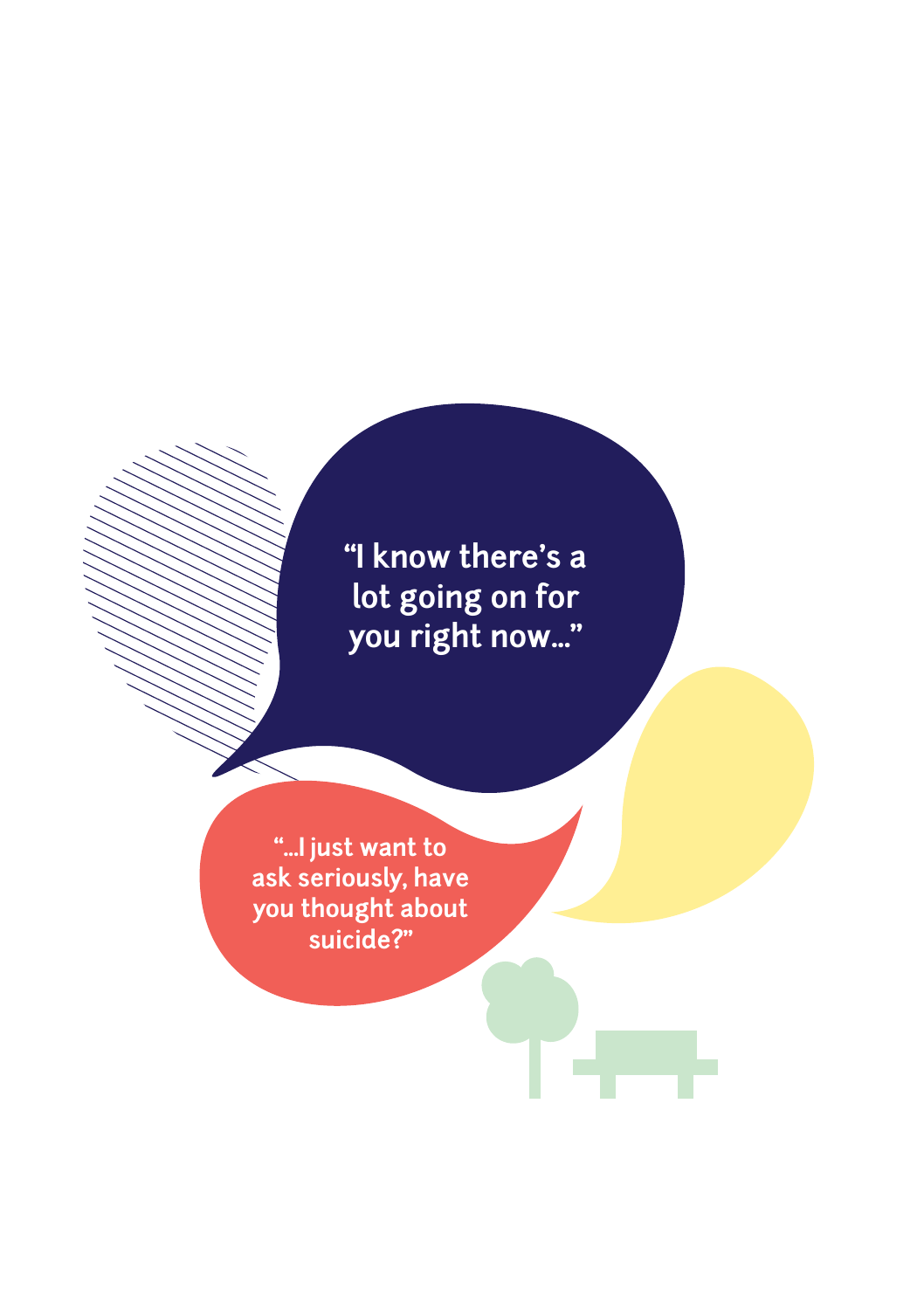# How to help when you're worried about someone

# **In a crisis or emergency**

If someone has attempted suicide or you're worried about their immediate safety, do the following:

> **Call your local mental health crisis assessment team** or go with them to the emergency department (ED) at your nearest hospital.



If they are an immediate physical danger to themselves or others, **call 111.**



**Stay with them** until support arrives.



**Remove any obvious means** of suicide they might use (e.g. rope, pills, guns, car keys, knives).



Try to **stay calm** and let them know you care.



questions without judging.

**Keep them talking:** listen and ask

Make sure **you are safe.**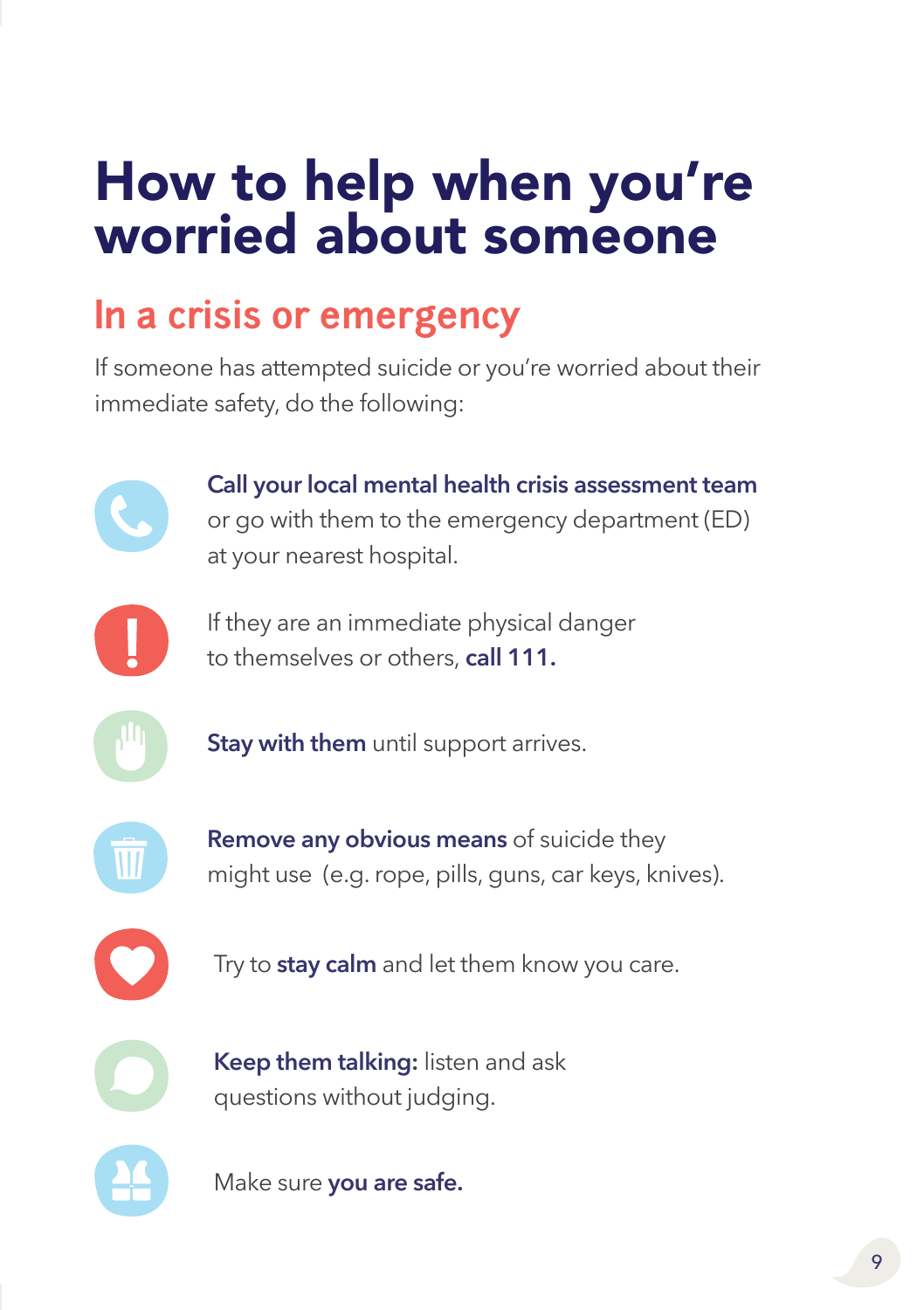# **If you think someone is at risk**

If you are worried that someone is suicidal, ask them. It could save their life.

#### **Asking about suicide in a supportive way will not put the thought in their head.**

Ask them directly about their thoughts of suicide and what they are planning. If they have a specific plan, they need help right away.

Ask if they would like to talk about what's going on for them with you or someone else. They might not want to open up straight away, but letting them know you are there for them is a big help.

Listen and don't judge. Take them seriously and let them know you care.

Help them to find and access the support they need from

people they trust: friends, family, kaumātua, faith, community or cultural leaders, or professionals.

Don't leave them alone – make sure someone stays with them until they get help.

Support them to access professional help, like a doctor or counsellor, as soon as possible. Offer to help them make an appointment, and go with them if you can.

#### **If they don't get the help they need the first time, keep trying.**

Ask them if they would like your help explaining what they need to a professional.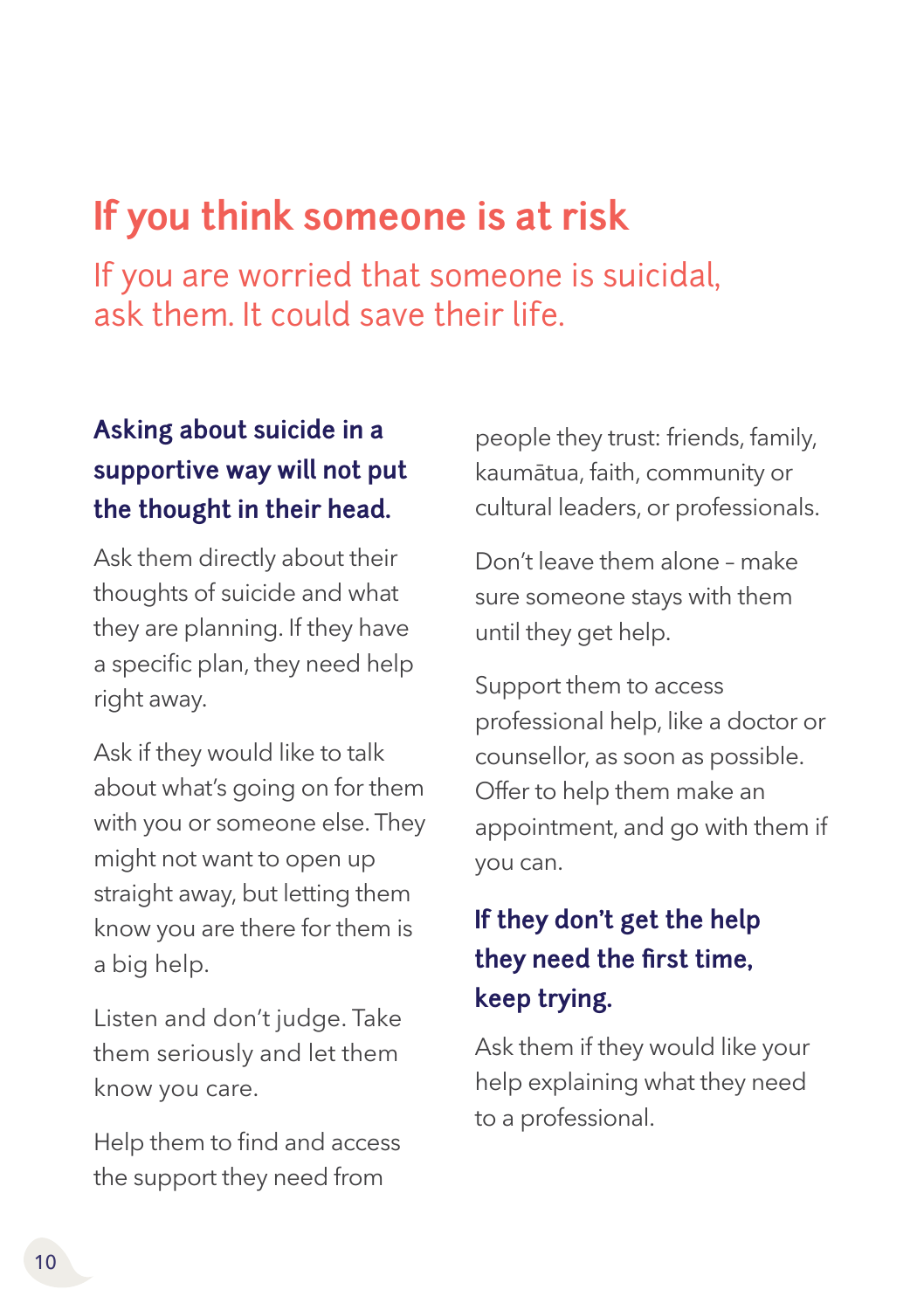# **"I'm gutted you're feeling this bad..."**

**"...I really want you to stay with us..."**

**"...When life has been really hard before, what's helped you get through?"**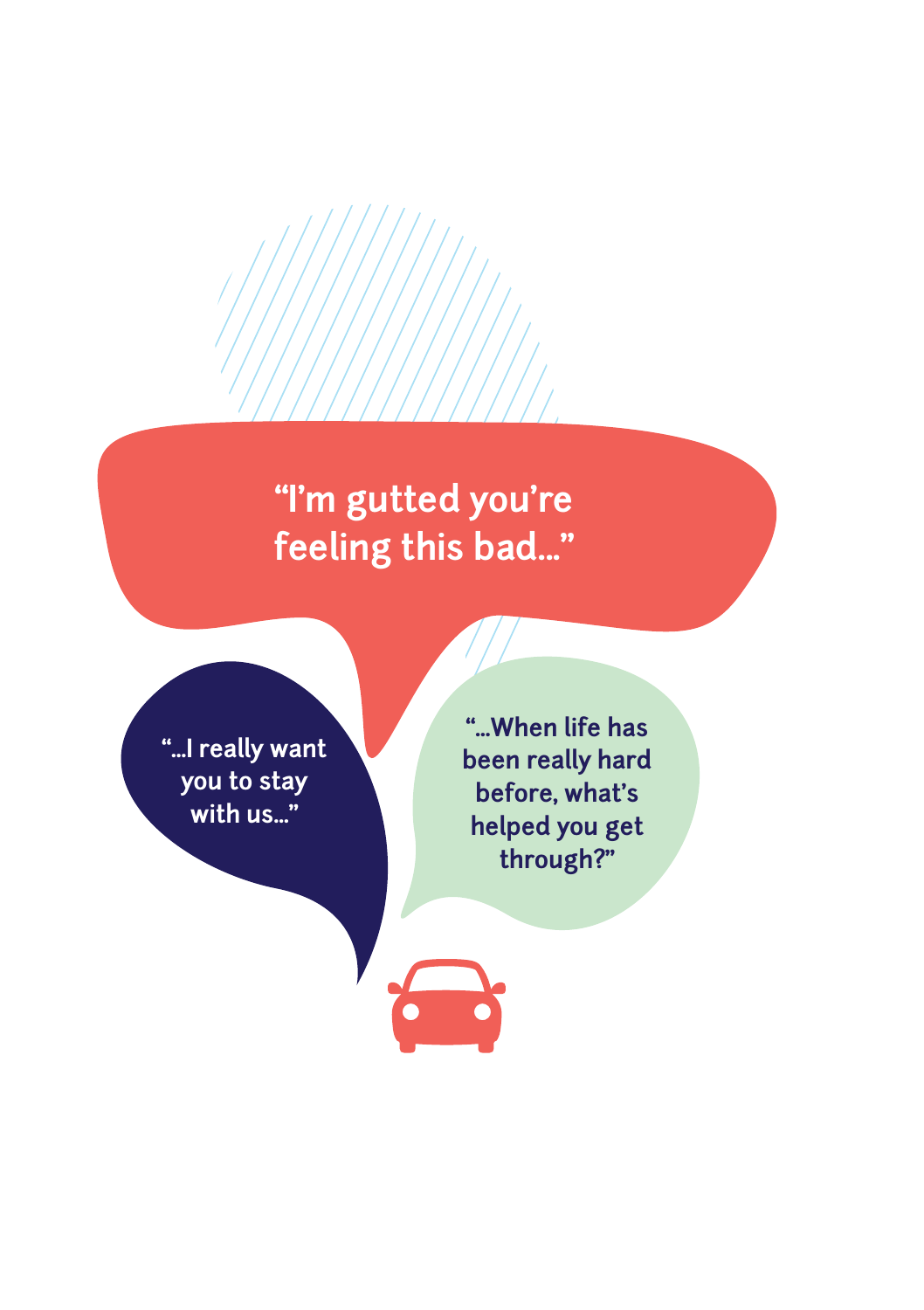# **How to be supportive**

Be gentle and compassionate with them.

Don't judge them – even if you can't understand why they are feeling this way, accept that they are.

Try to stay calm, positive and hopeful that things can get better.

If they are comforted by prayer or karakia, invite them to pray with you.

You don't need to have all the answers, or to offer advice. The best thing you can do is be there and listen.

Do not agree to keep secrets about their suicidal thoughts or plans. It's okay to tell someone else so that you can keep them safe.

Don't pressure them to talk to you. They might not want to talk, or they might feel more comfortable talking to someone who is not as close to them.

Don't try to handle the situation by yourself. Seek support from professionals, and from other people they trust including family, whānau or friends.

**Let them talk about their thoughts of suicide – avoiding the topic does not help. Ask them if they've felt this way before, and what they did to cope or get through it. They might already know what could help them.**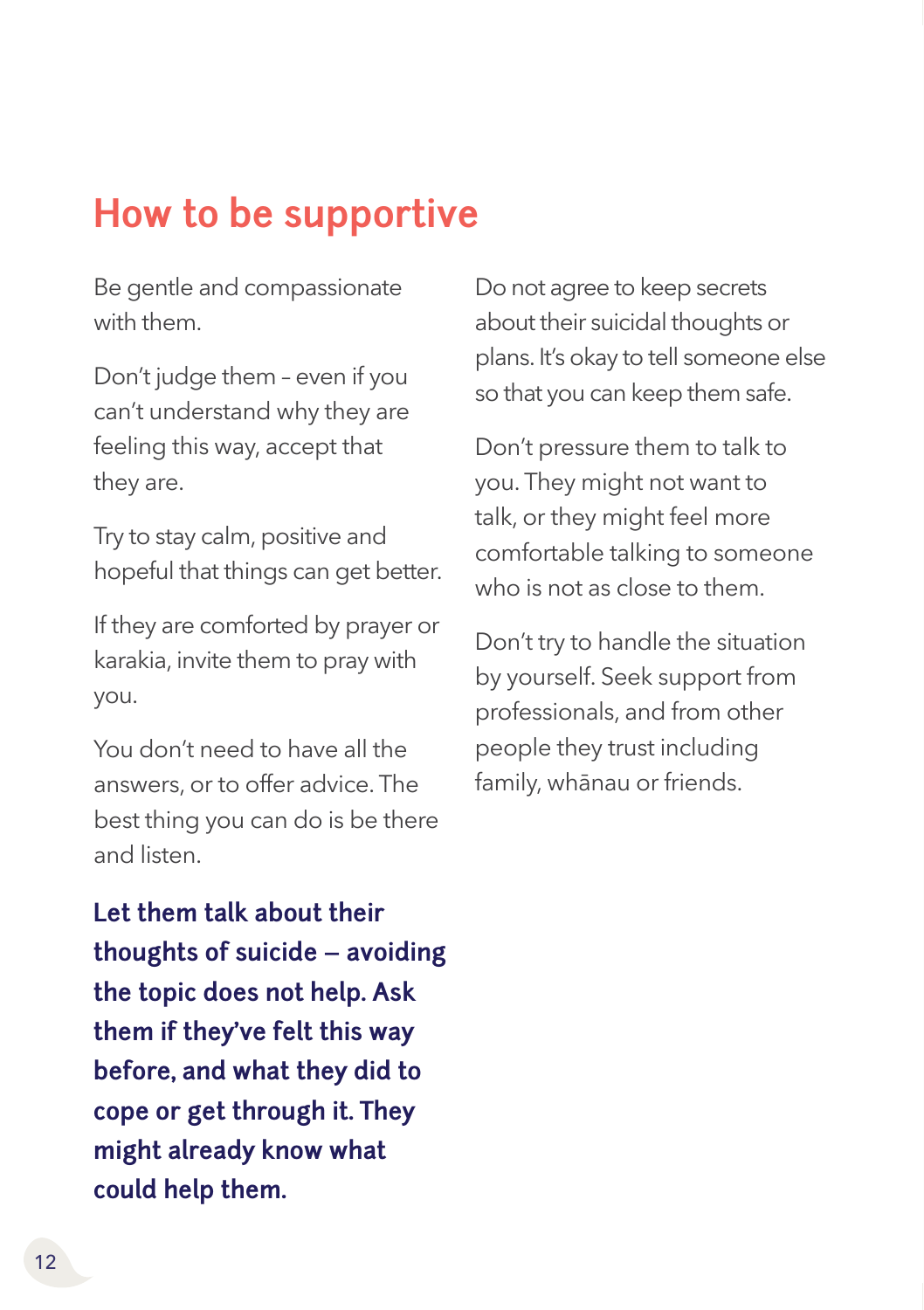

# **"I want to know what's going on for you..."**

**"...what you're thinking about, or how you're feeling"**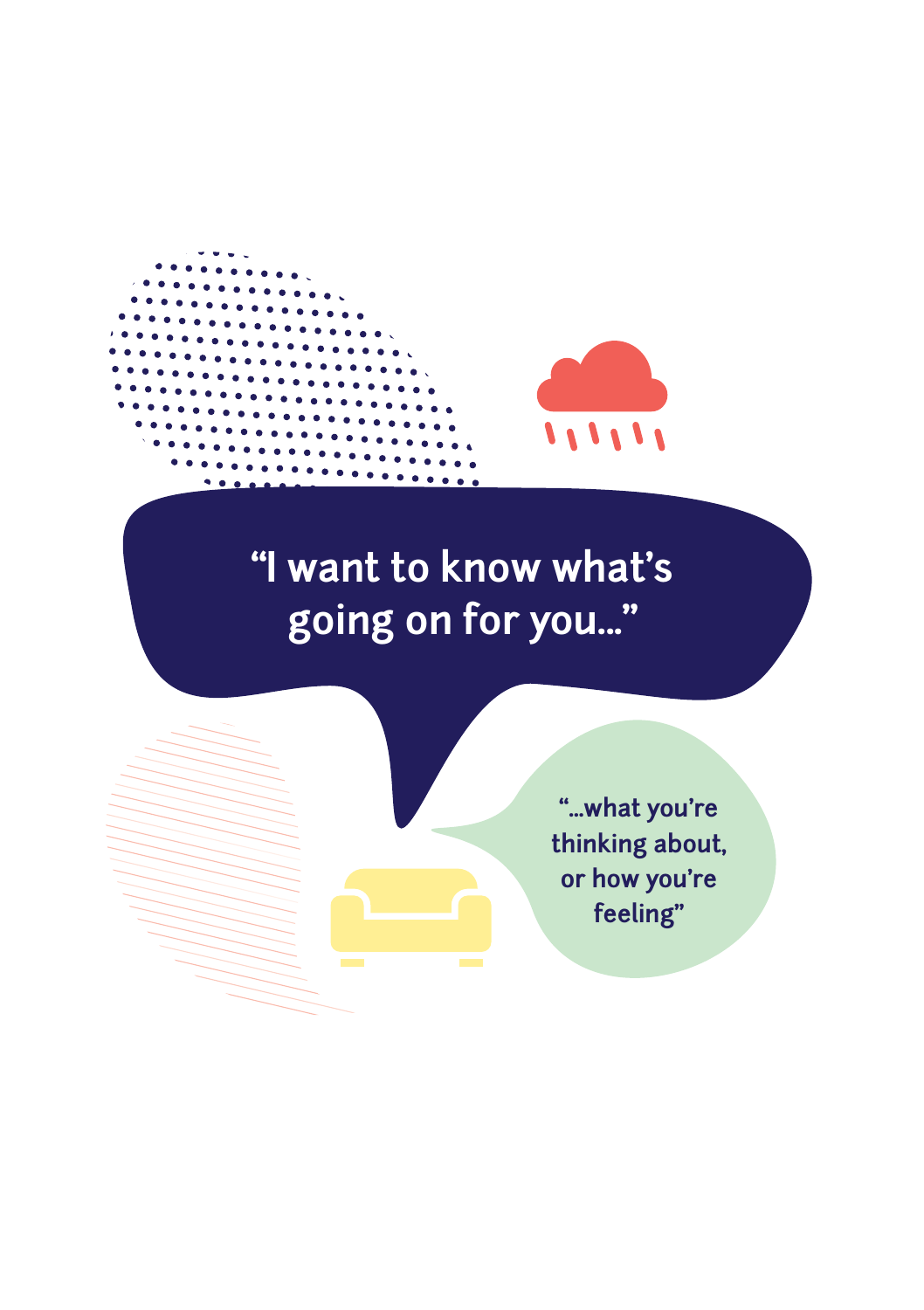# How to support recovery

If you're supporting someone who is recovering after they have made a suicide attempt, or have felt suicidal, be prepared to be there, offer support and stay involved.

### Recovery can take time.

![](_page_13_Picture_3.jpeg)

- You might need to be prepared to have **difficult conversations about what's going on** in their life and how they are feeling.
- **Keep listening** to them and don't avoid talking about suicide or the hard things in their life.
- **Don't give up on them** and try not to lose contact with them, even if it seems like they are ignoring you.

![](_page_13_Picture_7.jpeg)

- Help them feel there is hope of things getting better – **identify positive things in their life.**
- If they don't want to talk with you, **ask other people you both trust to support them** – friends, family or whānau members, youth workers or others.
- Help them to access professional help, like a doctor or counsellor. **You could offer to go with them or help them to make appointments.**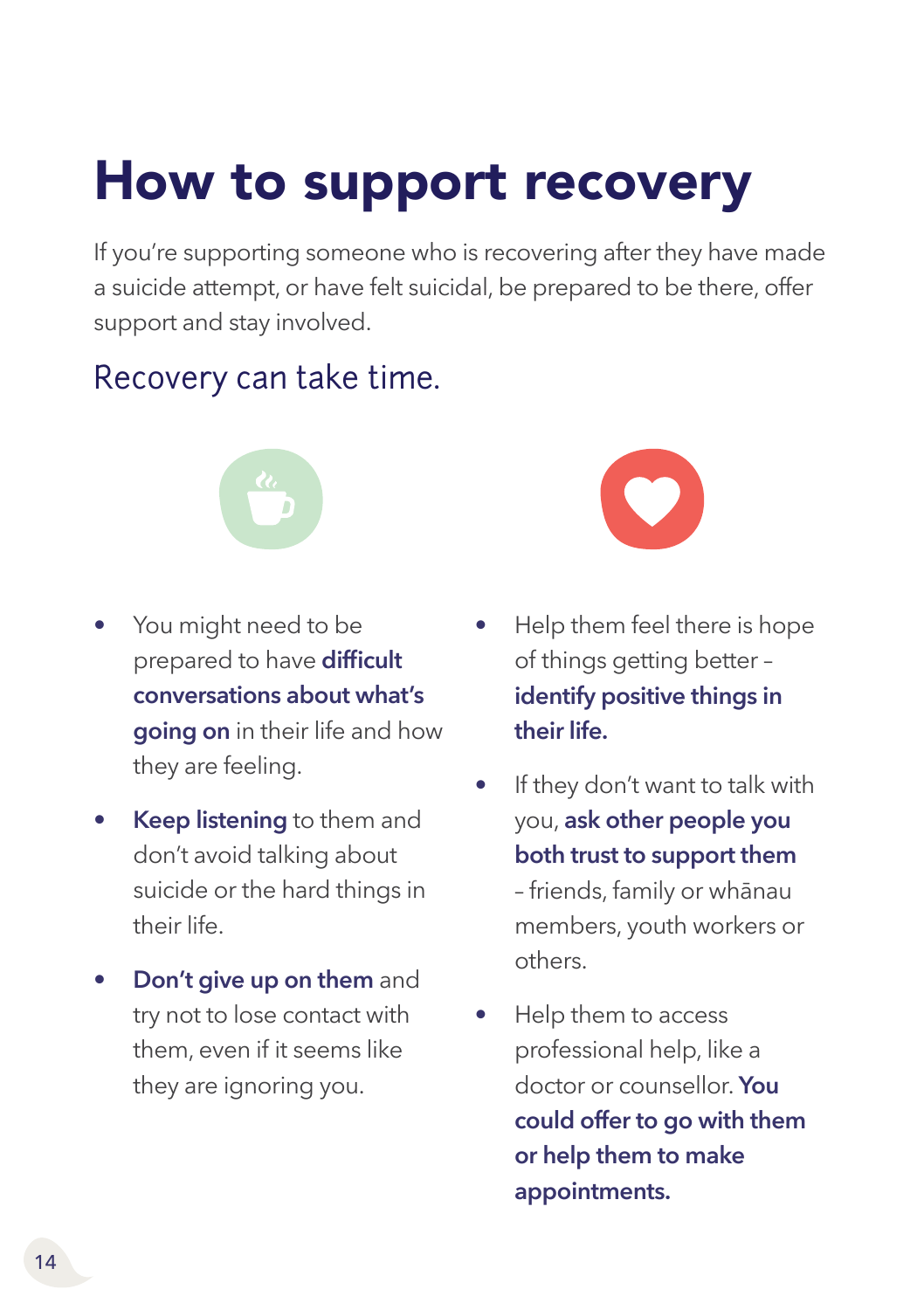- Let them know about free counselling services like Lifeline and Youthline and **give them the contact details.**
- **Encourage and support them** to do the things they enjoy, keep physically active and connect with others.
- **Help them identify any ways they can change their lifestyle to restore balance.**

This might mean cutting back on alcohol or drugs, doing some exercise, making time for themselves, or getting enough sleep.

![](_page_14_Picture_5.jpeg)

- **Accept them for who they are** and let them know you care.
- **When they're ready**, support them to make plans for their future, solve problems and set goals.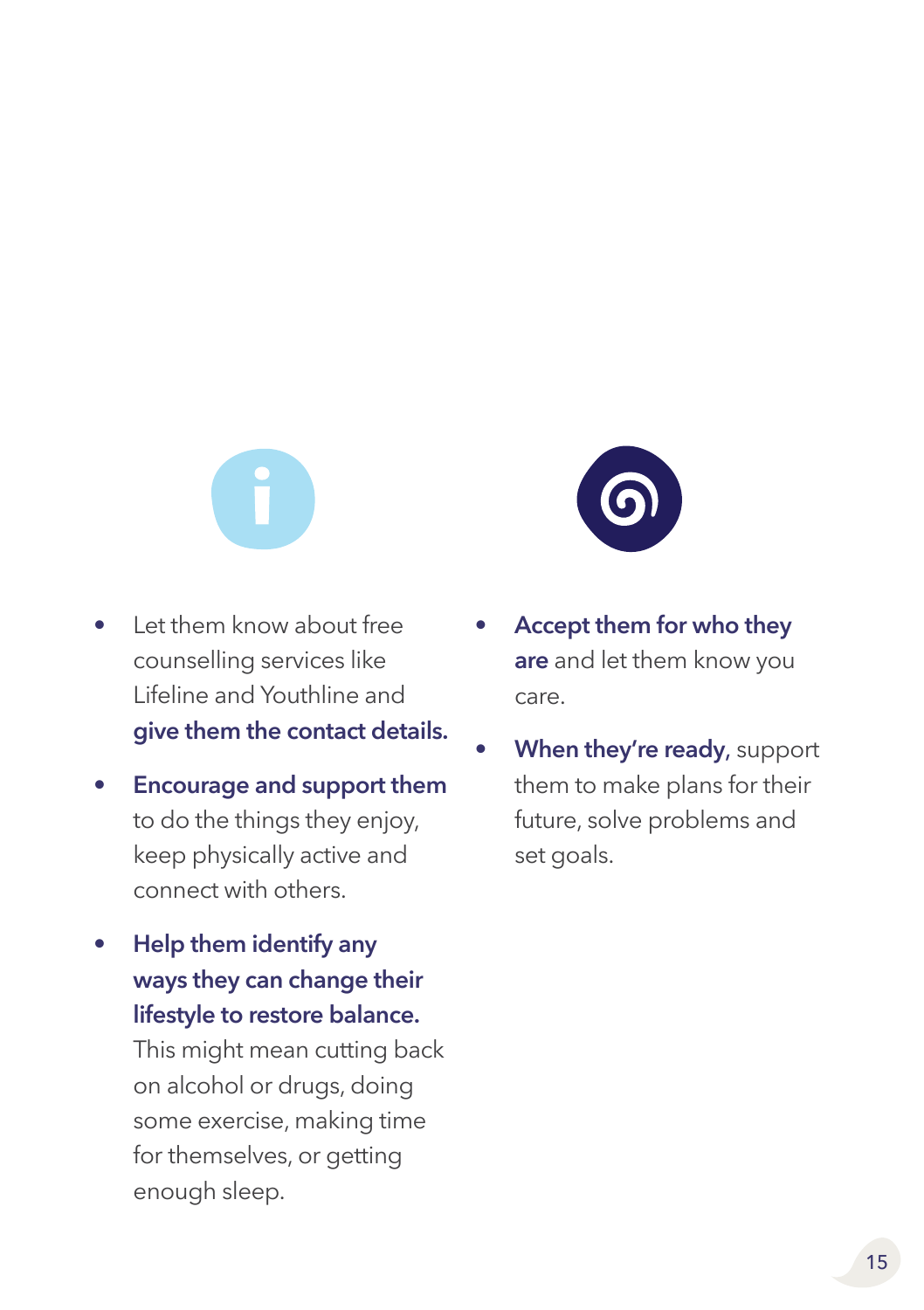![](_page_15_Picture_0.jpeg)

"Is there someone you trust that we could talk to?"

> **"Does anyone else know about this?"**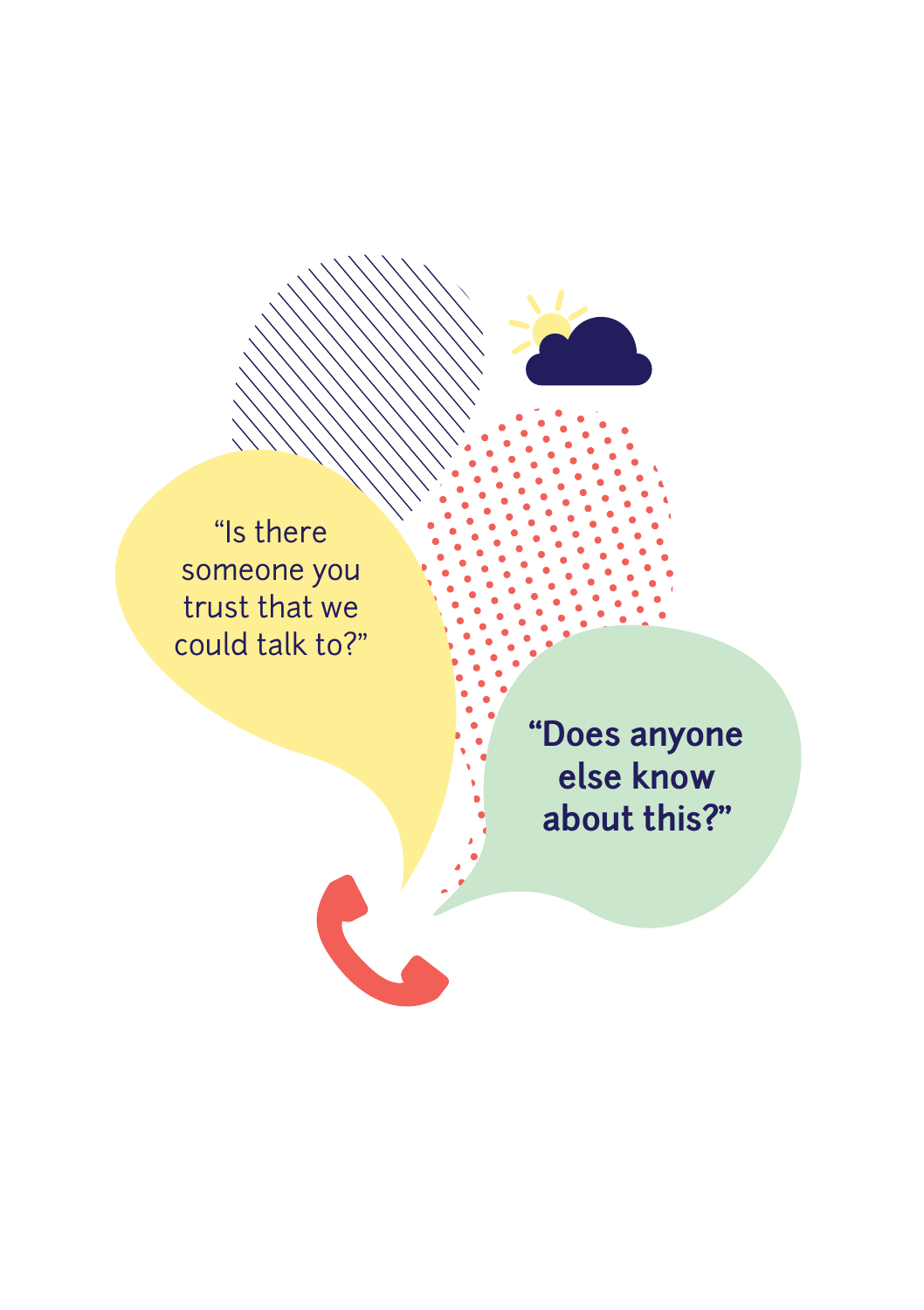# Look after yourself

**It is very important to take care of yourself**  when you are caring for others.

The person you're supporting could recover quite soon, but they may feel the way they do for weeks, months or even years. Looking after yourself is essential to be able to walk alongside them.

Make sure you're getting enough sleep, eating properly and exercising.

**Be kind to yourself, and take time out when you need to.**

#### **Being in this situation can be very difficult, and you can't do everything.**

It's normal to feel scared, powerless or unsure of how to help. Find someone you can talk to about this – a friend or family member you trust, or a counsellor.

It's not helpful to blame yourself if someone close to you attempts suicide.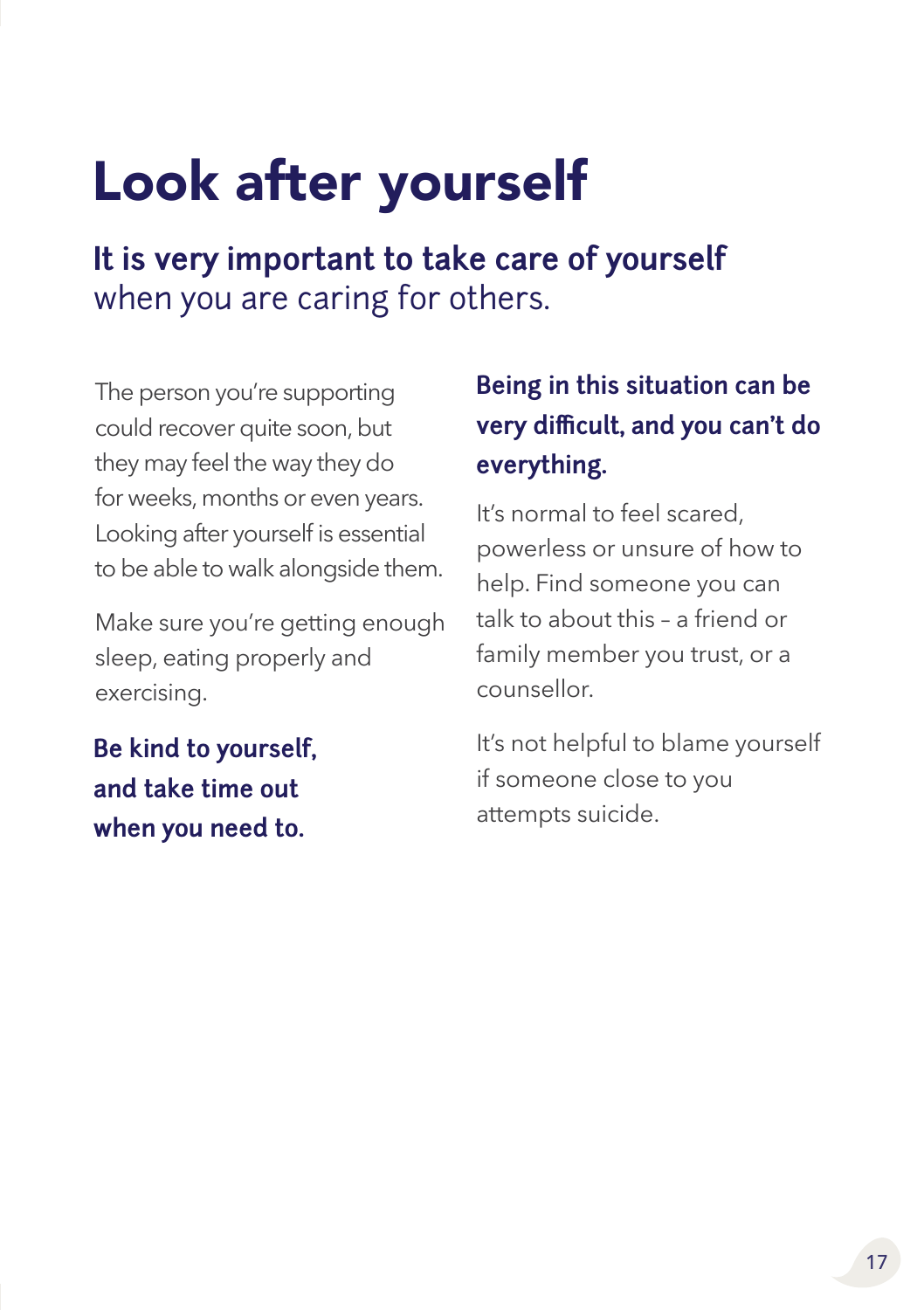# How to build a support network

It's important to involve others to help you and the person you're supporting – **don't try to do everything yourself.**

#### **To build a support network:**

- Ask the person you're supporting to **tell you what they need,** what works for them and who should be involved.
- Your support network might include cultural elders, faith leaders or community groups they're part of, as well as friends, family and whānau. It might include **people who have been through something similar** to the person you're supporting, and can share how they got through it.
- Bring the group together in a **safe space.**
- Talk **openly and honestly** about the situation.
- Talk to them about what they will do if they feel suicidal again, **how they plan to keep safe,** and how others can help with this.
- **Develop a plan together** to support the person – identify how different people can help. Get professional help if you need it. Talk to your local doctor, medical centre, community mental health team or counselling service.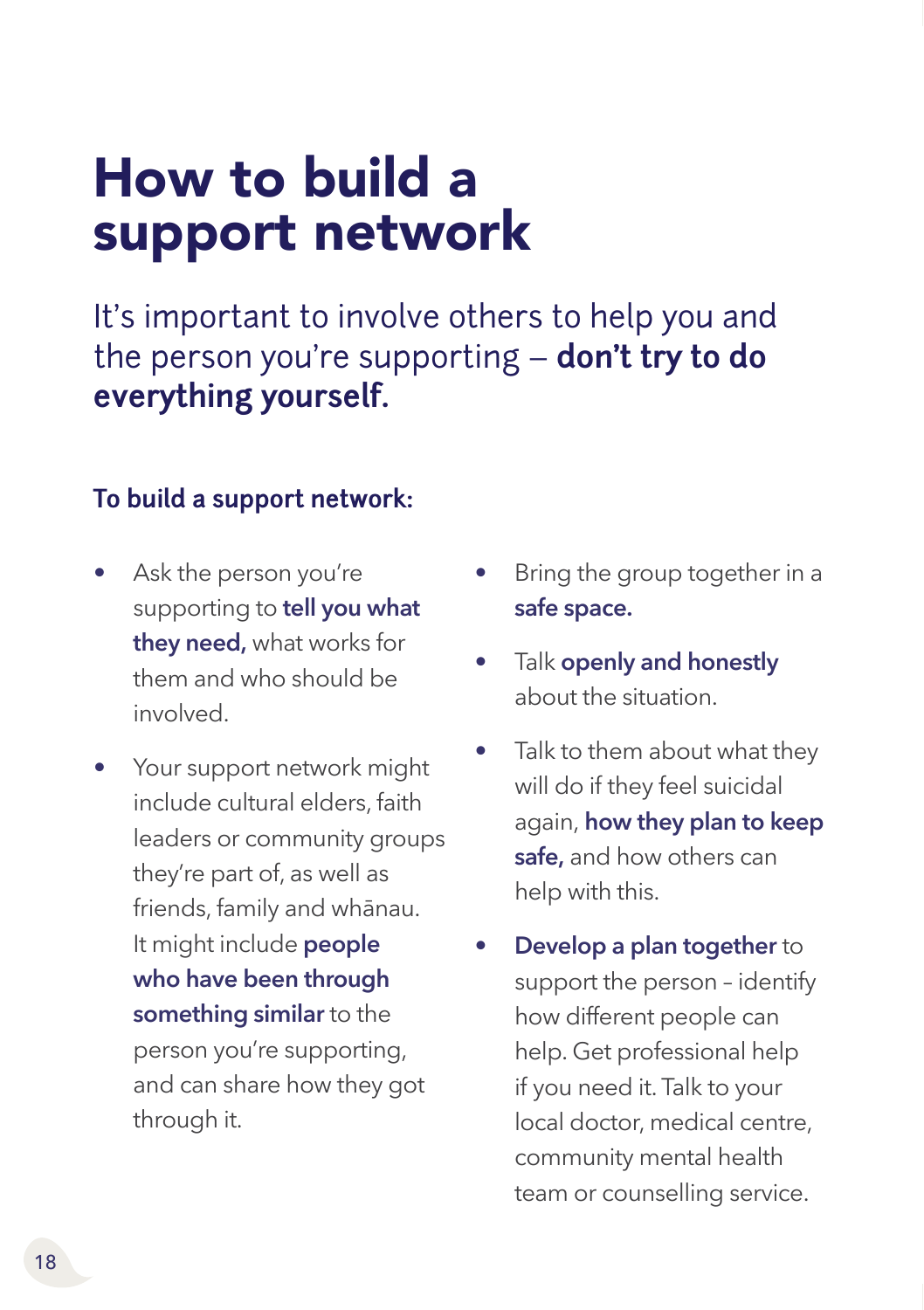**"I don't really know what to do, but I do know that we need some help."**

"I can hear you're in a lot of pain at the moment..."

> **"If I make an appointment for you and drive you there, would you talk to a counsellor?"**

![](_page_18_Picture_3.jpeg)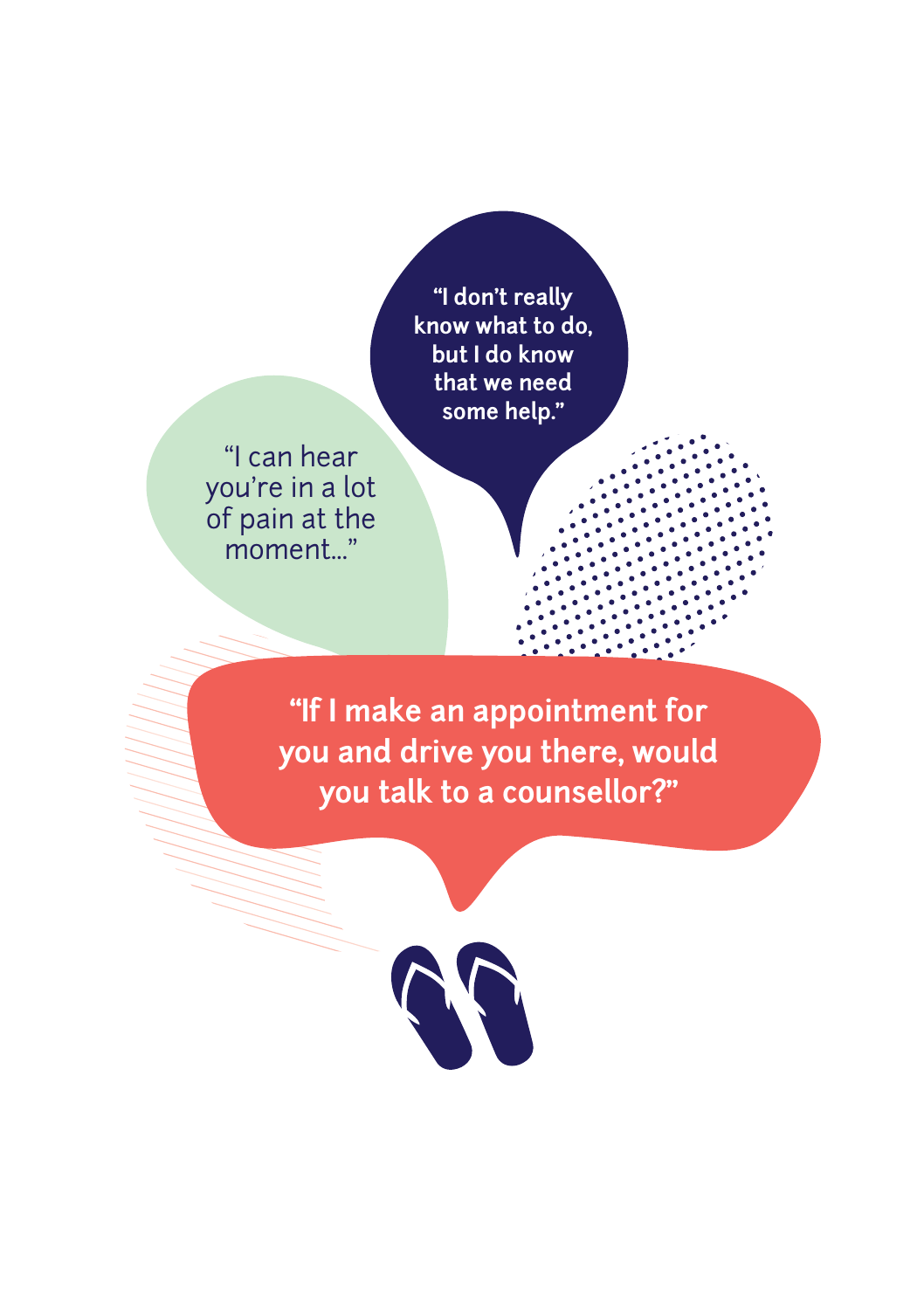# More information and support

For more information and support, talk to your local doctor, medical centre, hauora, community mental health team, school counsellor or counselling service.

If you don't get the help you need the first time, keep trying.

Below is a list of some of the services available which offer support, information and help.

### **For counselling and support**

#### Need to talk? **1737**

- free call or text to talk with a trained counsellor, any time

- Lifeline **0800 543 354** or free text 4357 - for counselling and support
- Depression Helpline **0800 111 757** or free text 4202

- to talk to a trained counsellor about how you are feeling or to ask any questions

• Healthline **0800 611 116**

- for advice from trained registered nurses

• Samaritans **0800 726 666**

> - for confidential support to anyone who is lonely or in emotional distress

• [www.depression.org.nz](http://www.depression.org.nz  ) - includes The Journal free online self-help tool

#### • 0508 Tautoko Suicide Crisis Helpline **0508 828 865**

- for support from a trained counsellor if you, or someone you know, may be in distress or thinking about suicide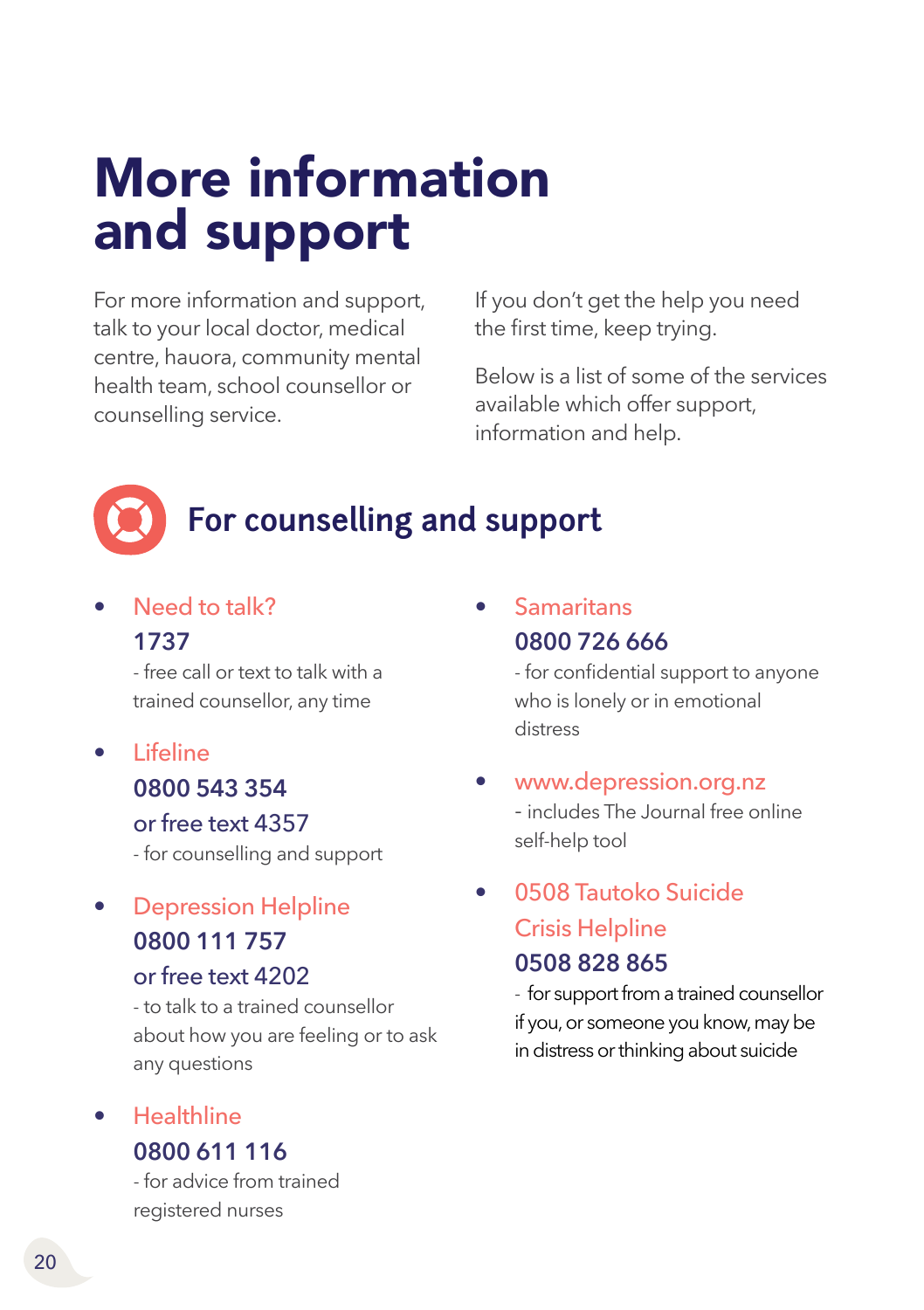**All services are free, and are available 24 hours a day,** seven days a week unless otherwise stated.

![](_page_20_Picture_1.jpeg)

### **For children and young people**

#### • Youthline

#### **0800 376 633**, free text 234, email [talk@youthline.co.nz](mailto:talk%40youthline.co.nz%20?subject=)

or online chat at youthline.org.nz from 7pm to 10pm daily - for young people, and their parents, whānau and friends

#### • What's Up **0800 942 8787**

(0800 WHATSUP) or use online chat at whatsup.co.nz - for 5-18 year olds (Monday to Friday 12pm to 11pm, and 3pm to 11pm weekends)

• Kidsline **0800 543 754**

> (0800 KIDSLINE) - for young people up to 18 years of age

• [www.thelowdown.co.nz](http://www.thelowdown.co.nz) visit the website, **free text 5626**

> or use online chat - for young people experiencing depression or anxiety

#### • [www.auntydee.co.nz](http://www.auntydee.co.nz  )

– a free online tool for anyone who needs some help working through problems

#### • [www.sparx.org.nz](http://www.sparx.org.nz  )

- an online self-help tool that teaches young people the key skills needed to help combat depression and anxiety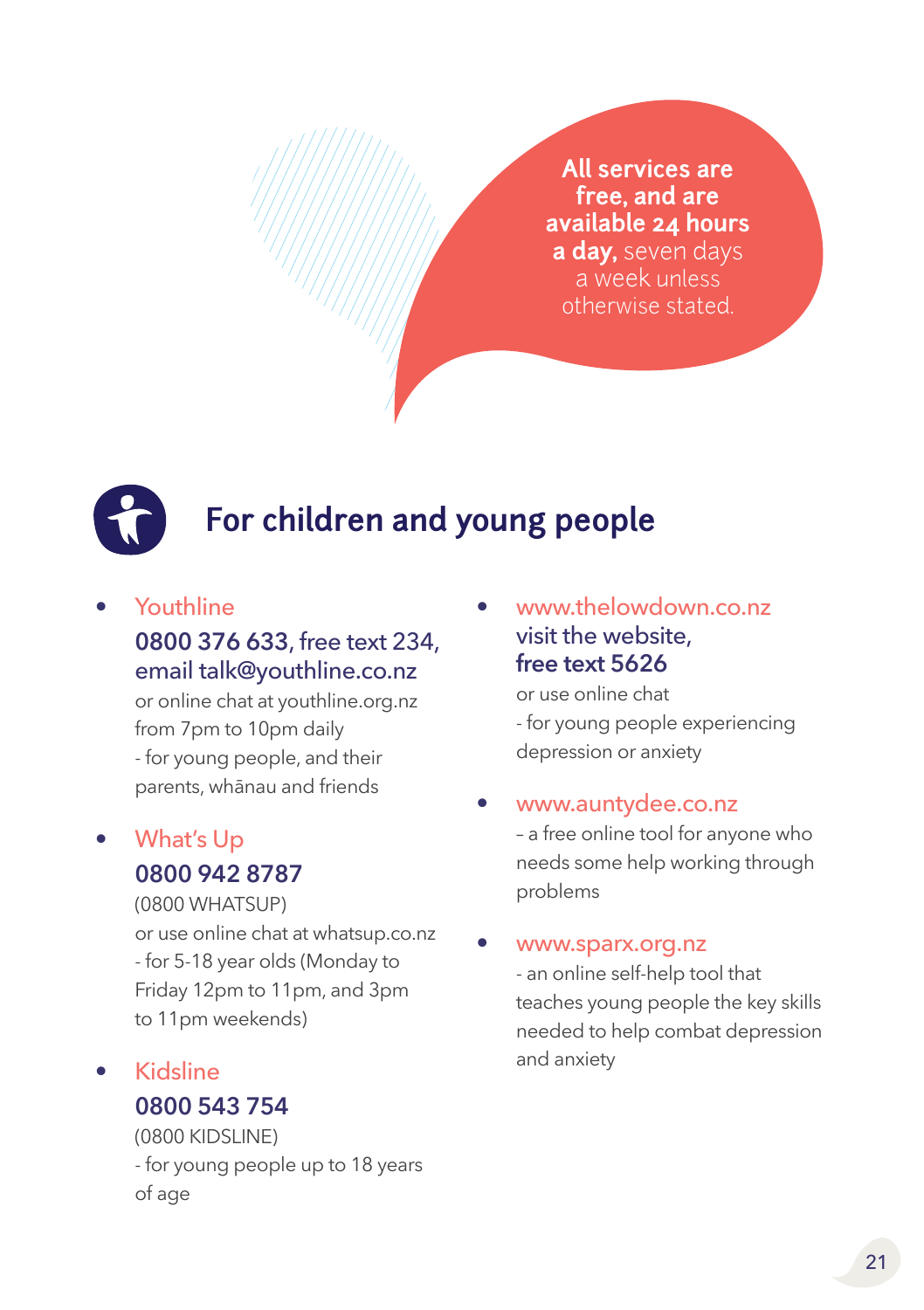# **For help with specific issues**

• OUTLine NZ **0800 688 5463** 

> (0800 OUTLINE) - for sexuality or gender identity issues (6pm-9pm)

• Alcohol Drug Helpline **0800 787 797** free text 8681

> or use online chat at alcoholdrughelp.org.nz - for people dealing with alcohol or other drug problems

#### • Women's Refuge Crisis Line **0800 733 843**

(0800 REFUGE)

- for women living with violence, or in fear, in their relationship or family

#### • Shakti Crisis Line **0800 742 584**

(0800 SHAKTI) - for migrant or refugee women living with family violence

**Rape Crisis 0800 883 300**

> - for support after rape or sexual assault

• 24/7 HELPline **0800 623 1700 [www.helpauckland.org.nz](http://www.helpauckland.org.nz )** - support for sexual abuse survivors

**PlunketLine 0800 933 922**

> - support for new parents, including mothers experiencing post-natal depression

#### • Rural Support **0800 787 254**

- for people in rural communities dealing with financial or personal challenges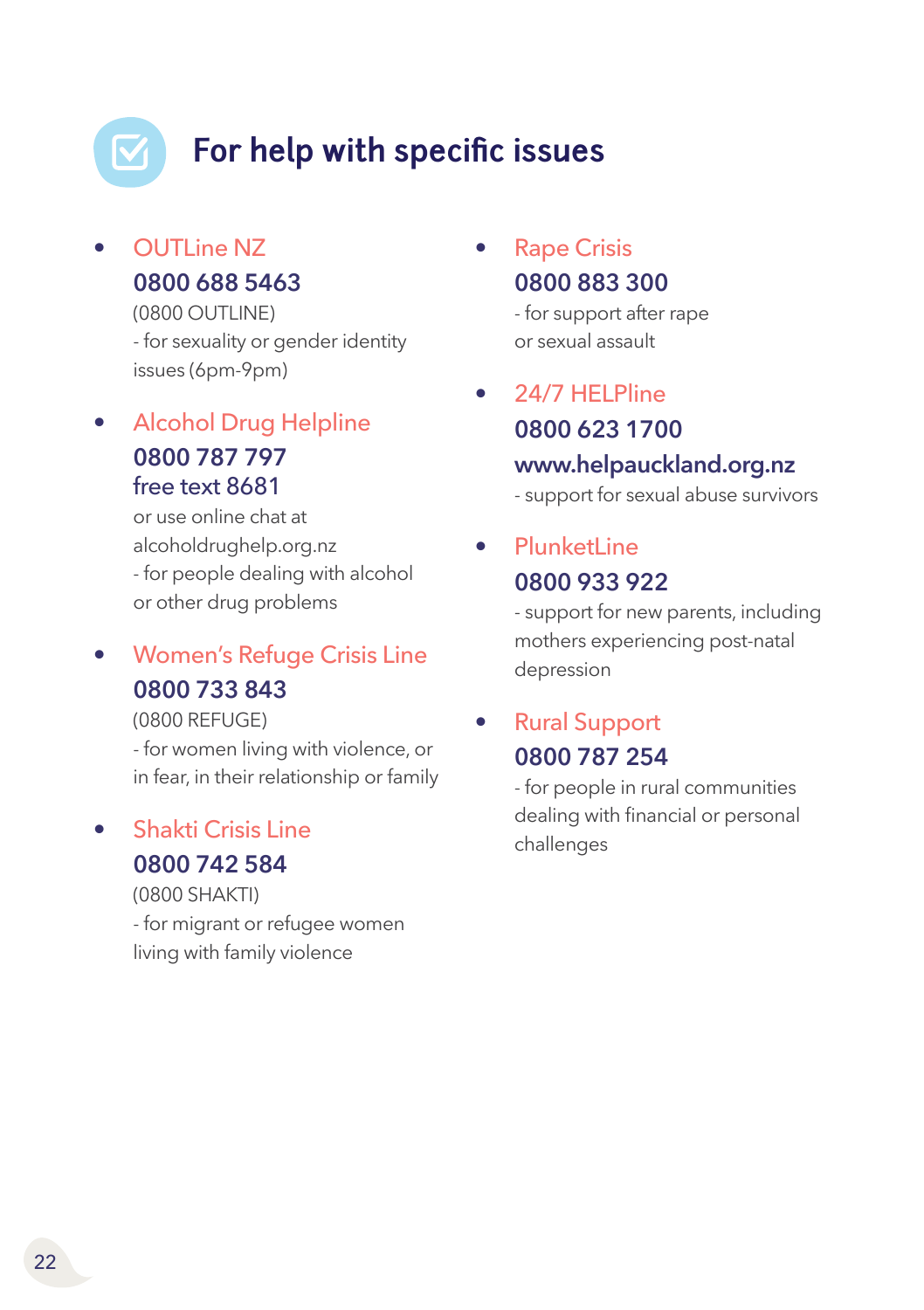### **For families, whanau, friends and supporters**

#### **Skylight 0800 299 100**

- for support through trauma, loss and grief (9am-5pm weekdays)

• The Grief Centre **0800 331 333 [www.griefcentre.org.nz](http://www.griefcentre.org.nz )**

> - for support for all forms of loss, grief, trauma or difficult change

• Le Va

#### **[www.leva.co.nz](http://www.leva.co.nz )**

- information and support for Pasifika families through the FLO suicide prevention programme

• Yellow Brick Road **[www.yellowbrickroad.org.nz](http://www.yellowbrickroad.org.nz) 0800 732 825** (Northern Region) **0800 555 434** (Central North Island) **0800 876 682**

(South Island) - for families and whānau supporting a loved one who has a mental illness

### • Mental Health Foundation

#### **[www.mentalhealth.org.nz](http://www.mentalhealth.org.nz)**

– for more information about supporting someone in distress, looking after your mental health and working towards recovery

### **Support for Deaf and hard-of-hearing people**

#### **NZ Relay**

#### **[www.nzrelay.co.nz](http://www.nzrelay.co.nz)**

- helps users to connect with services over the phone

• NZ Police 111 TXT **[www.police.govt.nz](http://www.police.govt.nz  )**

> - Register with the New Zealand Police for the 111TXT service

- TXT, messenger, online chat - many services in this brochure offer txt, messenger or online chat services
- [www.depression.org.nz/get](http://www.depression.org.nz/get-getter/your-identity/deaf )[getter/your-identity/deaf](http://www.depression.org.nz/get-getter/your-identity/deaf ) – more help and information for the Deaf community